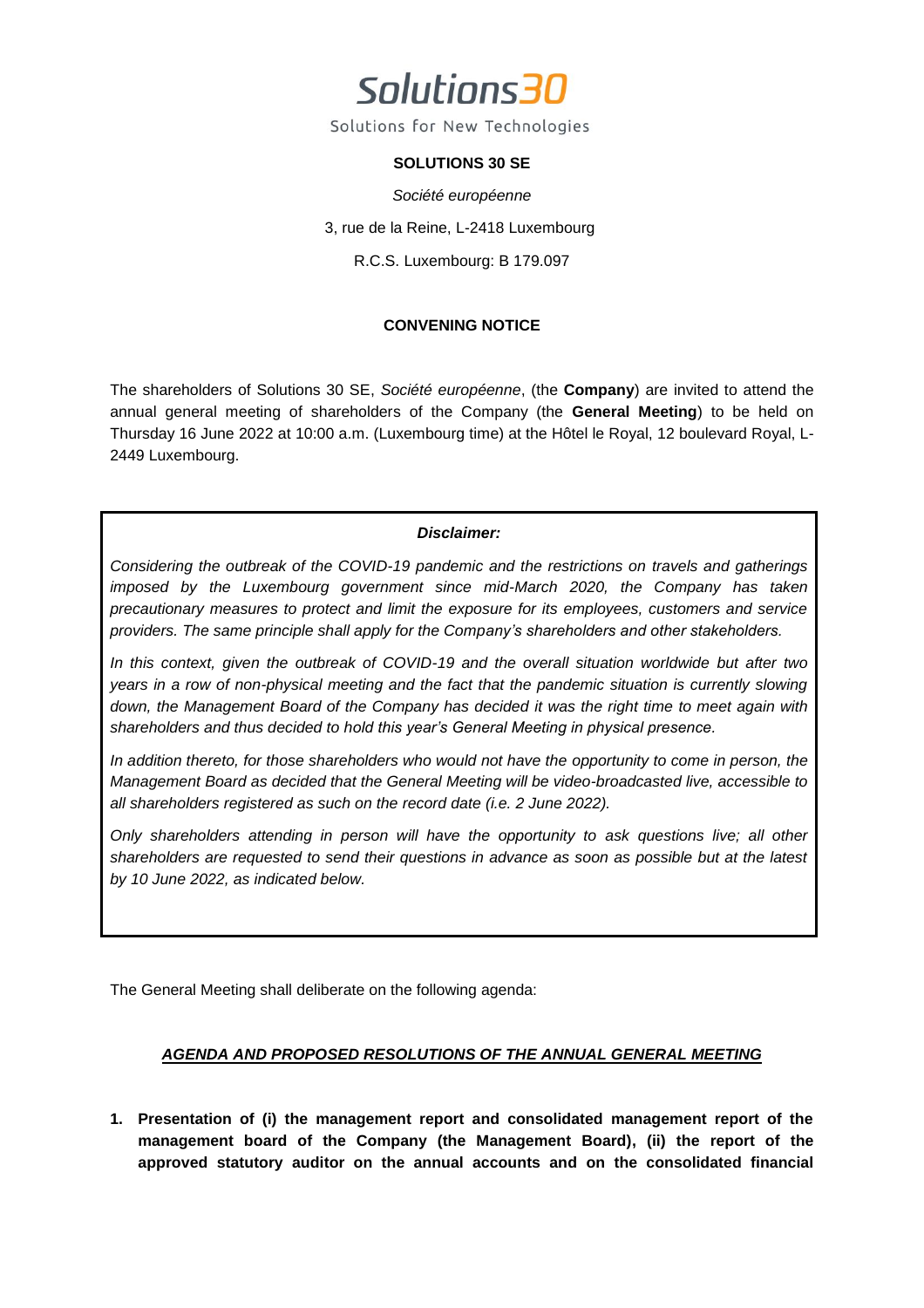Solutions for New Technologies

**statements of the Company for the financial year ended on 31 December 2021, (iii) and the observations of the supervisory board of the Company (the Supervisory Board)**

**2. Approval of the annual accounts of the Company for the financial year ended on 31 December 2021**

### *Draft proposed resolution* **(***first resolution***)**

The General Meeting, after having reviewed the management report of the Management Board, the report of the approved statutory auditor and the observations of the Supervisory Board, approves the annual accounts for the financial year ended on 31 December 2021, in their entirety, showing a net profit of EURO 13,542,102.39.

**3. Approval of the consolidated financial statements for the financial year ended on 31 December 2021**

### *Draft proposed resolution (second resolution)*

The General Meeting, after having reviewed the management report of the Management Board, the report of the approved statutory auditor and the observations of the Supervisory Board, approves the consolidated financial statements for the financial year ended on 31 December 2021, in their entirety, showing a consolidated net profit of EURO 22,491,237.00.

### **4. Allocation of results**

### *Draft proposed resolution (third resolution)*

The General Meeting acknowledges the net profit of EURO 13,542,102.39.

| Profit for the year (A)                     | EURO 13,542,102.39 |
|---------------------------------------------|--------------------|
| Results brought forward (B)                 | EURO 86,192,106.10 |
| Other available reserves (C)                |                    |
| Available distributable reserves (D=A+B+C)  | EURO 99,734,208.49 |
| Results to be allocated and distributed (A) | EURO 13,542,102.39 |
| Transfer to reserve for treasury shares (G) |                    |
| Allocation to the legal reserve (H)         |                    |
| Distribution of a dividend (E)              |                    |
| Profit carried forward (F=A-E)              | EURO 13,542,102.39 |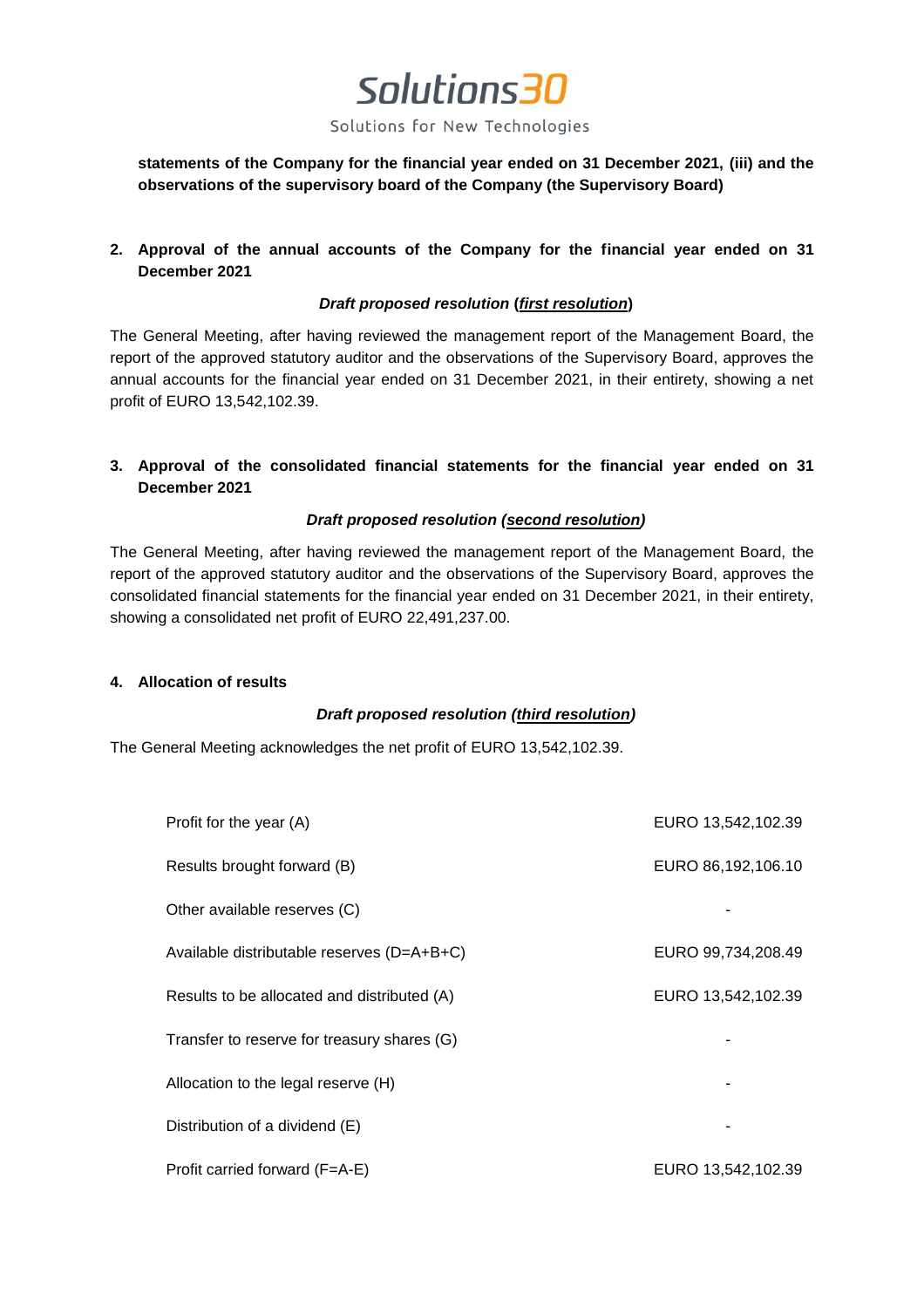Solutions for New Technologies

Available distributable reserve after distribution EURO 99,734,208.49

and allocation of result (D-G-H-E)

Basic fixed remuneration of the Supervisory Board members EURO 121,726.00

### **5. Discharge to the members of the Management Board and Supervisory Board**

### *Draft proposed resolution (fourth resolution)*

The General Meeting decides to grant discharge to the members of the Management Board and the members of the Supervisory Board for the performance of their mandates for the financial year ended on 31 December 2021.

## **6. Ratification of the co-optation of Mrs. Pascale MOURVILLIER as new member of the Supervisory Board**

### *Draft proposed resolution (fifth resolution)*

The General Meeting decides to ratify the co-optation of Mrs. Pascale MOURVILLIER, as new member of the Supervisory Board of the Company further to the retirement of Mr. Paul RAGUIN, with her mandate to terminate at the annual general meeting called to approve the annual accounts for the financial year ending on 31 December 2024.

### **7. Appointment of the new member of the Supervisory Board**

### *Draft proposed resolution (sixth resolution)*

The General Meeting decides to appoint Mr. Thomas KREMER, as new member of the Supervisory Board of the Company for a period of four years ending at the date of the annual general meeting called to approve the annual accounts for the financial year ending on 31 December 2025.

**8. Approval of the re-appointment of PKF Audit & Conseil S.à r.l. as approved statutory auditor until the annual general meeting resolving on the approval of the annual accounts for the financial year ending on 31 December 2022.**

### *Draft proposed resolution (seventh resolution)*

Further to the end of the term of the mandate of the current approved statutory auditor, the General Meeting decides to re-appoint PKF Audit & Conseil S.à r.l., with registered address situated at 37, rue d'Anvers, L-1130 Luxembourg and registered with the Luxembourg Register of Commerce and Companies under identification number B 222.994 as approved statutory auditor of the Company until the annual general meeting resolving on the approval of the annual accounts for the financial year ending on 31 December 2022.

### **9. Submission of the revised remuneration policy for advisory**

Further to material amendments to the remuneration policy of the Supervisory Board of the Company,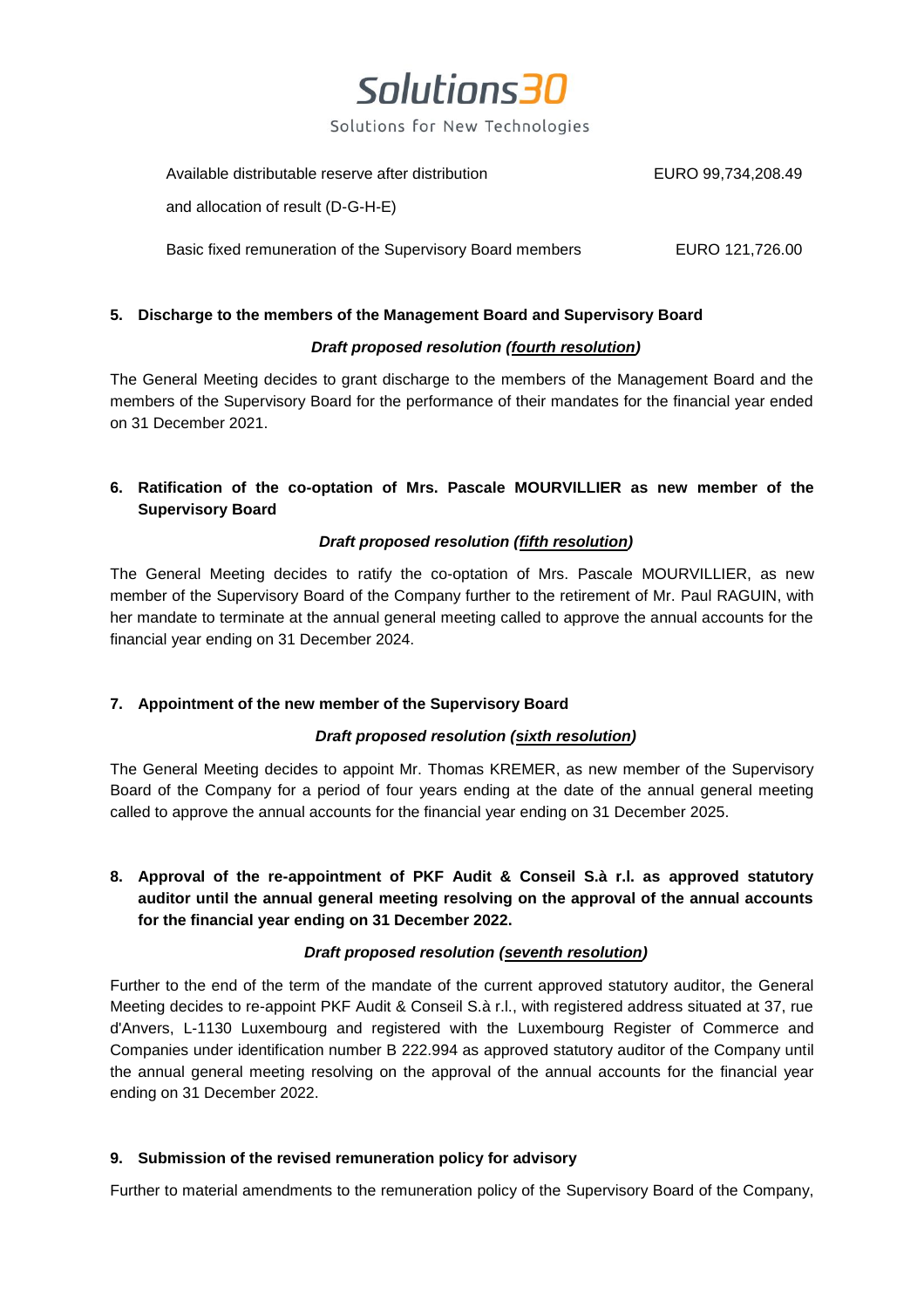### Solutions for New Technologies

in compliance with the Shareholders Rights Law (as defined below), the Company is submitting for advisory vote a revised remuneration policy.

In addition, thereto, as supplementary mean for the shareholders, the Company has prepared a separate brochure aiming at presenting and explaining each resolution (the **Brochure**). In particular, the Brochure details the rationale which led to revise the remuneration policy with respect to the chapter related to Supervisory Board of the Company. The Brochure is available on the Company's website [www.solutions30.com](http://www.solutions30.com/) under Investor Relations – General Meeting.

### *Draft proposed resolution (eight resolution)*

Considering the material amendments of the remuneration policy, as approved by the annual general meeting of shareholders held on 26 June 2020, the General Meeting decides by an advisory vote to approve the amended remuneration policy of the Company for a period of four (4) years in compliance with the Shareholders Rights Law (as defined below).

### **10. Submission of the remuneration report for advisory**

The Directive (EU) 2017/828 of the European Parliament and of the Council of 17 May 2017 amending Directive 2007/36/EC as regards the encouragement of long-term shareholder engagement (the socalled Shareholders Right Directive II), which has been implemented by the Luxembourg law of 1 August 2019 into the law of 24 May 2011 on the exercise of certain rights of shareholders at general meetings of listed companies and transposing Directive 2007/36/EC of the European Parliament and of the Council of 11 July 2007 on the exercise of certain rights of shareholders in listed companies (the so-called Shareholders Right Directive I) (the **Shareholders Rights Law**), requires from issuers falling within its scope of application, the adoption of a remuneration report.

The Company has prepared a remuneration report for the financial year 2021 as required by the Shareholders Rights Law (the **Remuneration Report**). The Remuneration Report and certain additional information are set out in the Company's annual report 2021 available on the Company's website [www.solutions30.com](http://www.solutions30.com/) under Investor Relations – General Meeting.

As required by the Shareholders Rights Law, the Remuneration Report is submitted to an advisory vote at the General Meeting.

### *Draft proposed resolution (ninth resolution)*

The General Meeting decides by an advisory vote to approve the Remuneration Report of the Company for the financial year 2021.

### *Draft proposed resolution (tenth resolution)*

Based on the third resolution, allocating a total amount of remuneration for the Supervisory Board in relation to the financial year 2021 of EURO 121,726.00, the General Meeting approves the following annual fees per member of the Supervisory Board in relation to the financial year 2021: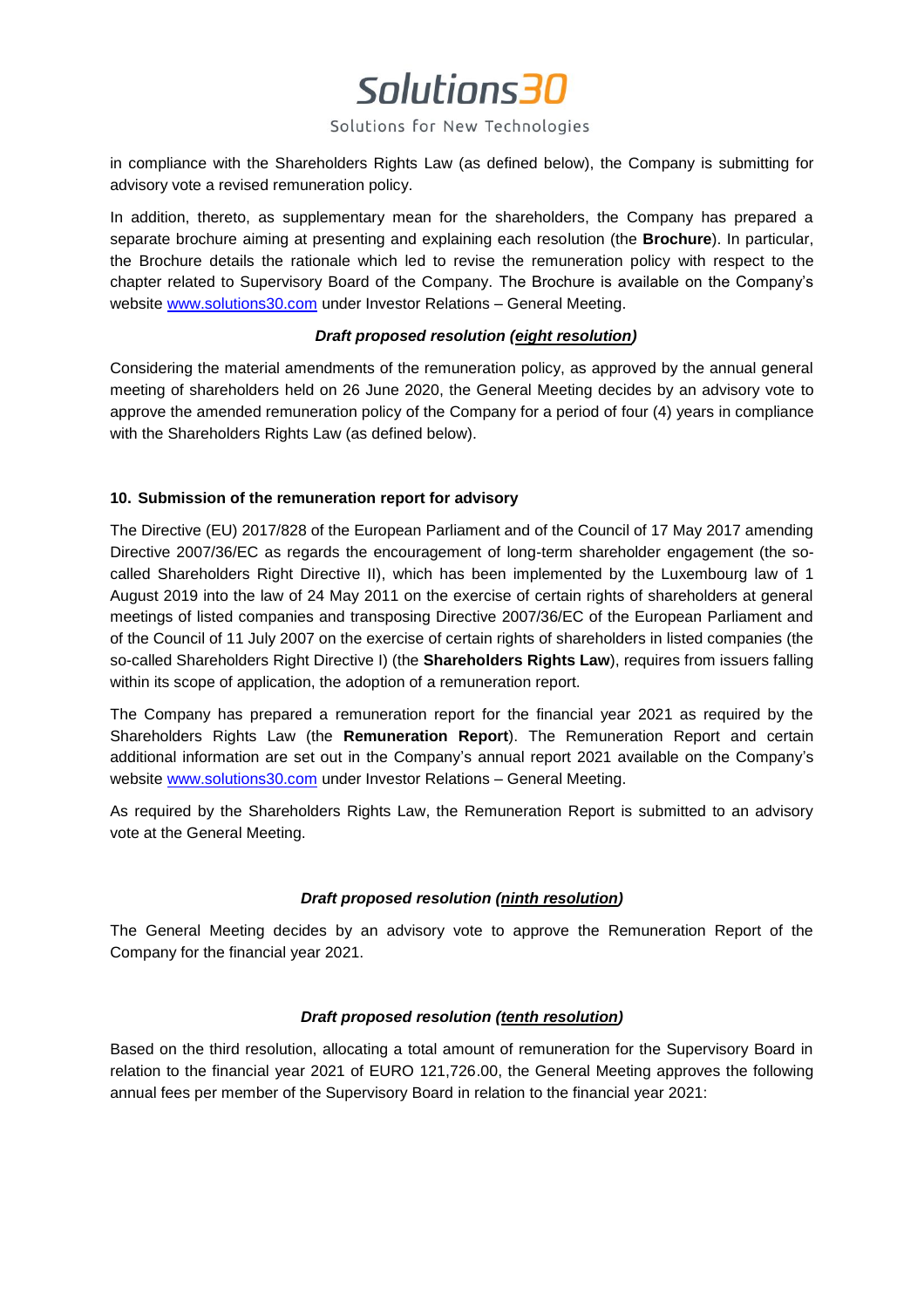Solutions for New Technologies

| <b>Remuneration (fees in en Euro)</b>                |            |
|------------------------------------------------------|------------|
|                                                      |            |
| Alexander SATOR, Chairman of the Supervisory Board   | 40,000.00  |
| Caroline TISSOT, Member of the Supervisory Board     | 15,000.00  |
| Francesco SERAFINI, Member of the Supervisory Board  | 20,000.00  |
| Paul RAGUIN, Member of the Supervisory Board         | 14,178.00  |
| Jean Paul COTTET, Member of the Supervisory Board    | 16,000.00  |
| Yves KERVEILLANT, Member of the Supervisory Board    | 16,000.00  |
| Pascale MOURVILLIER, Member of the Supervisory Board | 548.00     |
| Total                                                | 121,726.00 |

### *Draft proposed resolution (eleventh resolution)*

Based on the third resolution, allocating a total amount of remuneration for the Supervisory Board in relation to the financial year 2021 of EURO 121,726.00, the General Meeting approves an additional extraordinary remuneration in an aggregate amount of EURO 250,000.00 to be allocated to the Supervisory Board members pursuant to the exceptional additional workload performed due to, and in the context of, the stock exchange attacks the Company went through.

*The details and the rationale behind this resolution are mentioned in the Brochure available on the Company's website [www.solutions30.com](http://www.solutions30.com/) under Investor Relations – General Meeting.*

### **QUORUM AND MAJORITY**

The General Meeting will validly deliberate on all resolutions on the agenda regardless of the number of shareholders present and the number of shares represented, and resolutions relating to these agenda items will be adopted by a simple majority of the votes validly cast by shareholders present or represented. Each share carries one voting right.

### **ACTS AND FORMALITIES TO BE ACCOMPLISHED**

### **BEFORE THE GENERAL MEETING**

### **1. Proof of entitlement to participate in the General Meeting**

Only shareholders who can prove that their shares are registered in their name or in the name of the intermediary registered on their behalf on the fourteenth day at midnight (00:00 a.m.) Luxembourg time before the date of the General Meeting (the **record date**) i.e. on 2 June 2022, shall be entitled to attend the General Meeting:

in the registered share accounts held by the Company,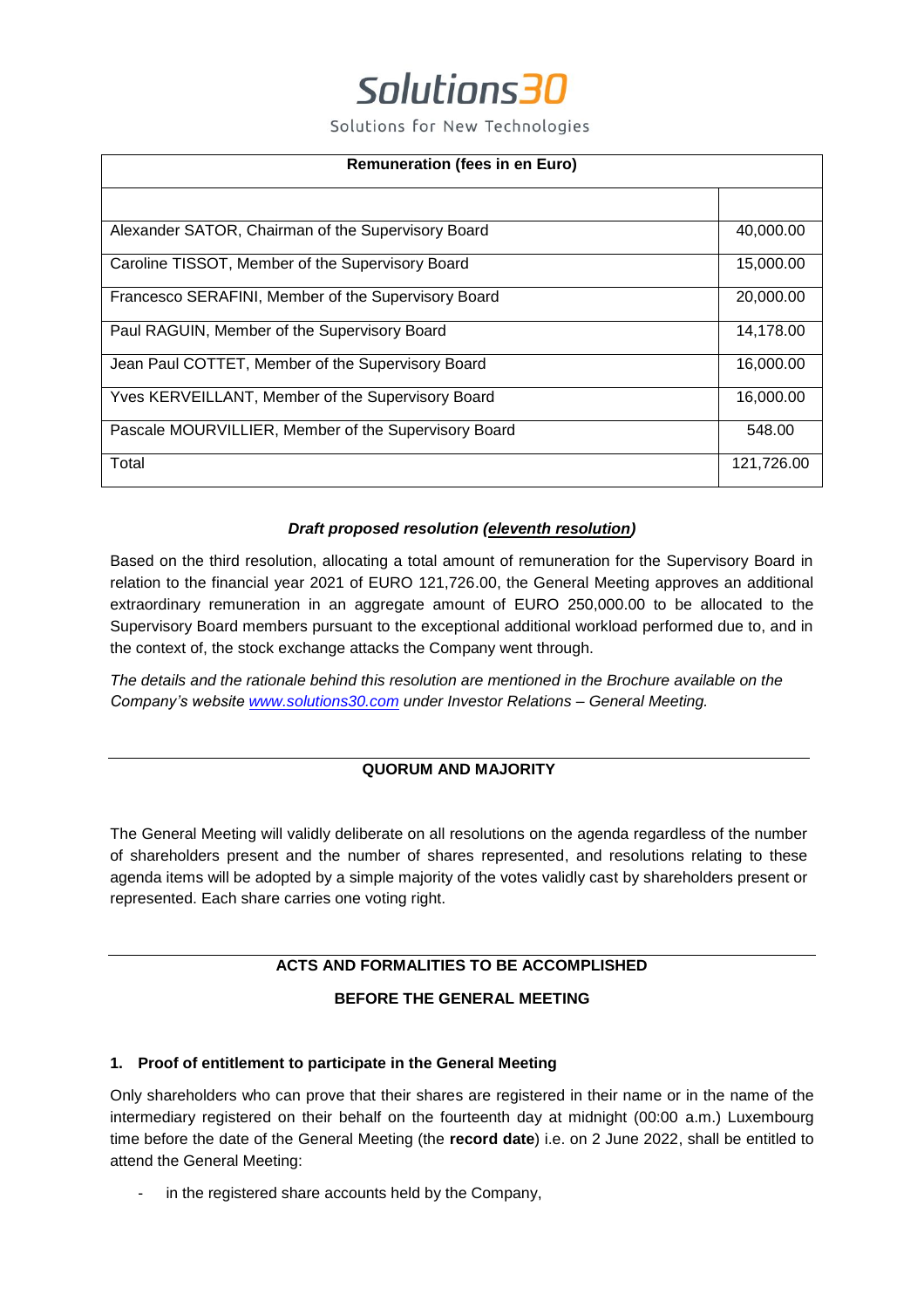Solutions for New Technologies

- or in the bearer share accounts held by the authorised intermediary.

The registration of bearer shares is evidenced by a certificate of participation issued by the authorized intermediary. In order to participate in the General Meeting, this certificate of participation must be sent to Société Générale Securities Services - Service Assemblée Générale - 32 rue du Champ de Tir-CS 30812 - 44312 NANTES Cedex 3 in order to obtain an admission card or be presented on the day of the General Meeting by the shareholder who has not received his/her admission card.

### **2. Possible ways of participating in the General Meeting**

The shareholder has the following means to participate and vote at the General Meeting:

- by mail using the single (paper) postal voting form or proxy form ("voting form") that will be sent to each registered shareholder and that bearer shareholders can obtain from their account-keeping institution, or
- by Internet via the VOTACCESS platform, which will be open from 17 May 2022 at 9:00 a.m. (Luxembourg and Paris time) until 13 June 2022 at 3:00 p.m. (Luxembourg and Paris time).

### **2.1.To attend the General Meeting in person**

### **2.1.1.Request for admission card with the paper form**

- If **you hold registered shares**, request your admission card by returning the completed and signed voting form using the prepaid reply envelope enclosed with the convening notice received by post.
- If **you hold bearer shares**, ask your financial institution, which keeps your account to send you an admission card. However, any bearer shareholder who has not received his/her admission card two days before the General Meeting must ask his/her financial intermediary to issue him/her a certificate of participation enabling him/her to prove his status as a shareholder on the fourteenth day at midnight (00:00 a.m.) Luxembourg time before the date of the General Meeting, i.e. on 2 June 2022 (the record date)

### **2.1.2.Application for admission card by Internet**

- If **you hold registered shares** (pure or administered), request your admission card on VOTACCESS via the Sharinbox website: www.sharinbox.societegenerale.com. Once connected, follow the instructions on the screen to access VOTACCESS and request your admission card.
- If **your shares are bearer shares**, contact your account-holding institution to find out whether it is a VOTACCESS member and, if so, whether its access is subject to special conditions of use. If your account-holding institution is a VOTACCESS member, log on to your institution's Internet portal with your usual access codes and follow the instructions on the screen to access VOTACCESS and request your admission card.

## **2.2.To vote by mail, give a proxy to the Chairman of the General Meeting or be represented at the General Meeting**

### **2.2.1.With the paper form**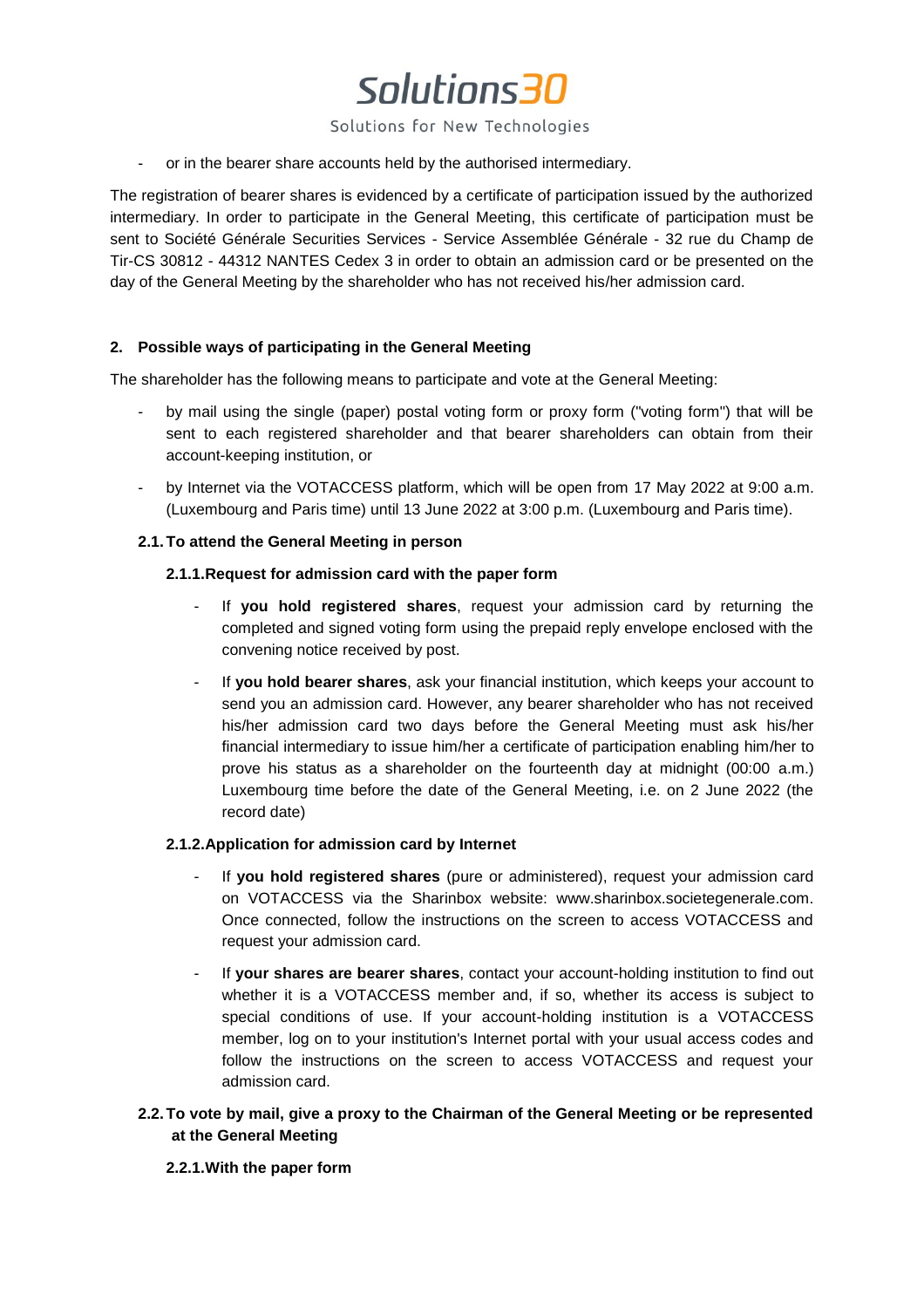Solutions for New Technologies

- **If you hold registered shares**, return the completed and signed voting form using the prepaid reply envelope enclosed with the convening received by post.
- If you hold bearer shares, please request the voting form from your account-keeping institution. Once completed, this voting form should be returned to your accountkeeping institution, which will send it to Société Générale Securities Services - Service Assemblée Générale - 32 rue du Champ de Tir - CS 30812 - 44308 NANTES Cedex 3.

In order for your duly completed and signed voting form to be validly taken into account, it must be received by Société Générale no later than three days before the General Meeting, i.e. no later than 11:59 p.m. (Luxembourg and Paris time) on 13 June 2022.

Bearer shareholders may request in writing that Société Générale Securities Services - Service Assemblée Générale - 32 rue du Champ de Tir-CS 30812 - 44312 NANTES Cedex 3 send them the said form. Requests received no later than six days before the date of the General Meeting will be granted.

This form must be returned, along with the certificate of participation for bearer shareholders. The postal voting form must be received by Société Générale Securities Services - General Meeting Department - 32 rue du Champ de Tir-CS 30812 - 44312 NANTES Cedex 3 no later than three days before the General Meeting.

### **2.2.2.By Internet**

- **If your shares are registered** (pure or administered), access VOTACCESS directly via the Sharinbox website: www.sharinbox.societegenerale.com. Once connected, follow the instructions on the screen to access VOTACCESS. You can then vote, appoint or revoke a proxy by following the instructions on the screen.
- **If your shares are bearer shares**, contact your account-keeping institution to find out whether it is a VOTACCESS member and, if so, whether this access is subject to special conditions of use.
- If your account-keeping institution is a **VOTACCESS member**, log on to your institution's Internet portal with your usual access codes and follow the instructions on the screen to access VOTACCESS and vote or appoint or revoke a proxy.
- If your account-keeping institution is **not a VOTACCESS member**, notification of the appointment and revocation of a proxy can be made by sending the signed and scanned form electronically, together with a photocopy of both sides of the proxy's identity card and, if applicable, the proxy's certificate of participation, to the following address: [investor.relations@solutions30.com.](mailto:investor.relations@solutions30.com) The proxy thus given may be revoked in the same way.

In order for electronically expressed appointments or revocations of mandate to be validly taken into account, confirmations must be received by 3 p.m. (Luxembourg and Paris time) on 13 June 2022 at the latest.

Any shareholder who has already cast a postal vote, sent a proxy or requested an admission card may no longer choose another method of participation in the General Meeting, but may nevertheless sell all or part of his/her shares.

However, if the transfer of ownership occurs before midnight (00:00 a.m.) Luxembourg time on the fourteenth day prior to the date of the General Meeting, on 2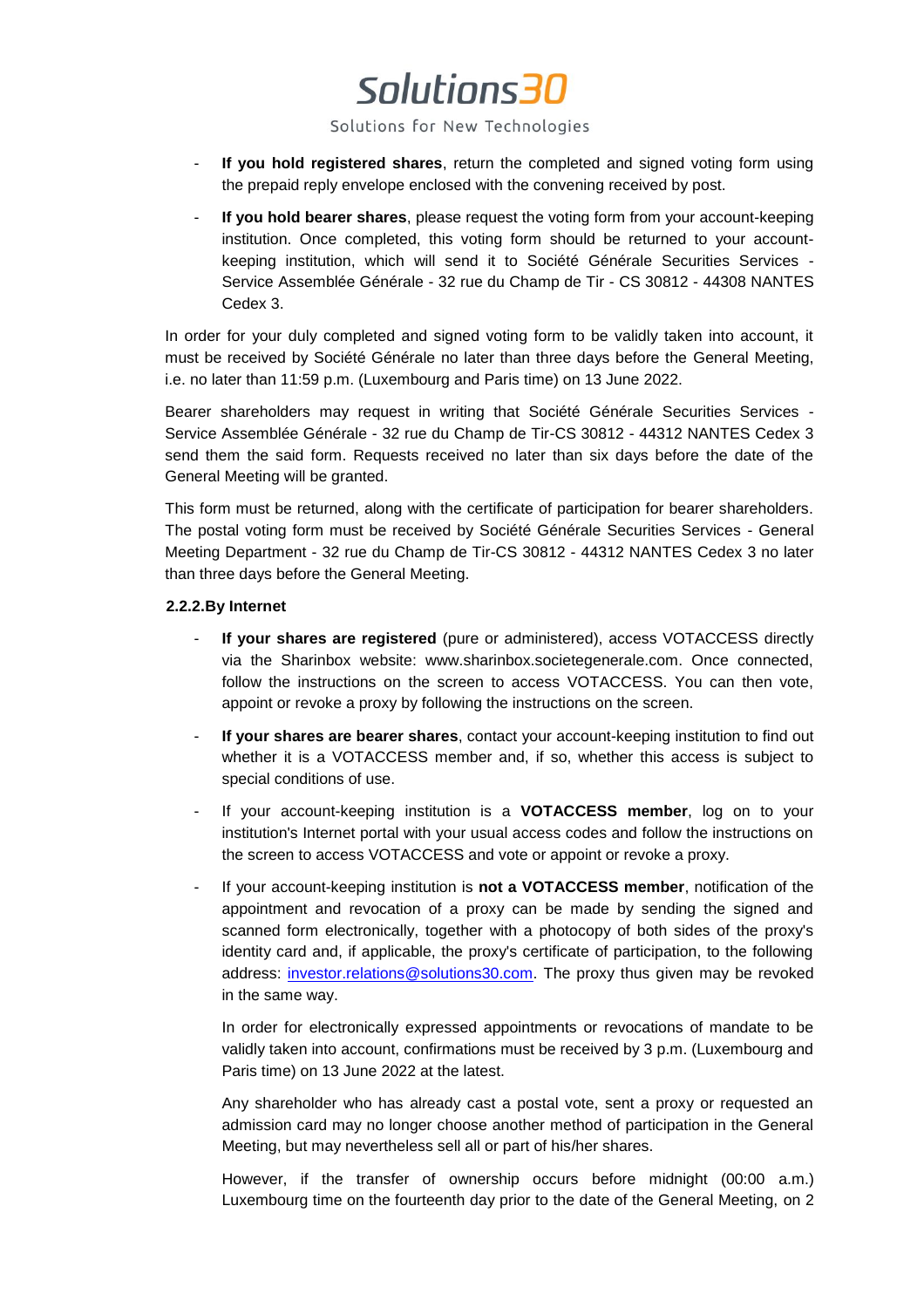### Solutions for New Technologies

June 2022 (the record date), the Company will invalidate or amend, as the case may be, the vote expressed by correspondence, the proxy, the admission card or the certificate of participation. No transfer of ownership made after the fourteenth day at midnight (00:00 a.m.) Luxembourg time, regardless of the means used, will be notified by the intermediary mentioned in Article L. 211-3 of the French Monetary and Financial Code or taken into consideration by the Company, notwithstanding any agreement to the contrary.

## **ACCESSIBILITY OF THE DOCUMENTS**

A copy of the documentation relating to the General Meeting is available from the date of publication of this convening notice on the Company's website [www.solutions30.com](http://www.solutions30.com/) under Investor Relations – General Meeting – Annual General Meeting 16 June 2022 and may be downloaded.

In addition, all documents required by law (this includes the management report and the annual report for the financial year 2021 as well as the Remuneration Report have been made available at the registered office of the Company; however, given the current situation related to COVID-19, the registered office of the Company cannot be accessed by any third parties; therefore, as mentioned above, all documents may be consulted on the Company's website [www.solutions30.com](http://www.solutions30.com/) under Investor Relations – General Meeting – Annual General Meeting 16 June 2022 and may be downloaded. Alternatively, they may be obtained upon request by writing an e-mail at: [investor.relations@solutions30.com.](mailto:investor.relations@solutions30.com)

### **ADDITION OF AGENDA ITEMS OR TABLING OF ALTERNATIVE RESOLUTIONS**

One or more shareholders holding together at least five (5) percent of the issued share capital of the Company have the right to request that one or more additional items be put on the agenda of the General Meeting and/or table draft resolutions regarding existing or new agenda items. Any such request must be received by the Company no later than the twenty-second (22) day preceding the date of the General Meeting i.e. before 6:00 p.m. (Luxembourg time) on 25 May 2022. The request must be made in writing by e-mail (to [investor.relations@solutions30.com\)](mailto:investor.relations@solutions30.com) and must include either (a) the text of the new agenda item and a draft corresponding resolution, as well as a background explanation or (b) an alternative resolution for an existing agenda item, with a clear identification of the agenda item concerned, the text of the proposed alternative resolution, and a background explanation. The request must include the name of a contact person and a contact address (e-mail) to enable the Company to confirm receipt within 48 hours. Finally, evidence must be provided in the form of a clear and precise official confirmation certificate issued by a financial intermediary that the requestor(s), that must be fully identified with full name and address, is/are (a) shareholder(s) of the Company on 2 June 2022 (the record date) and the aggregate amount of the shareholding entitling such request.